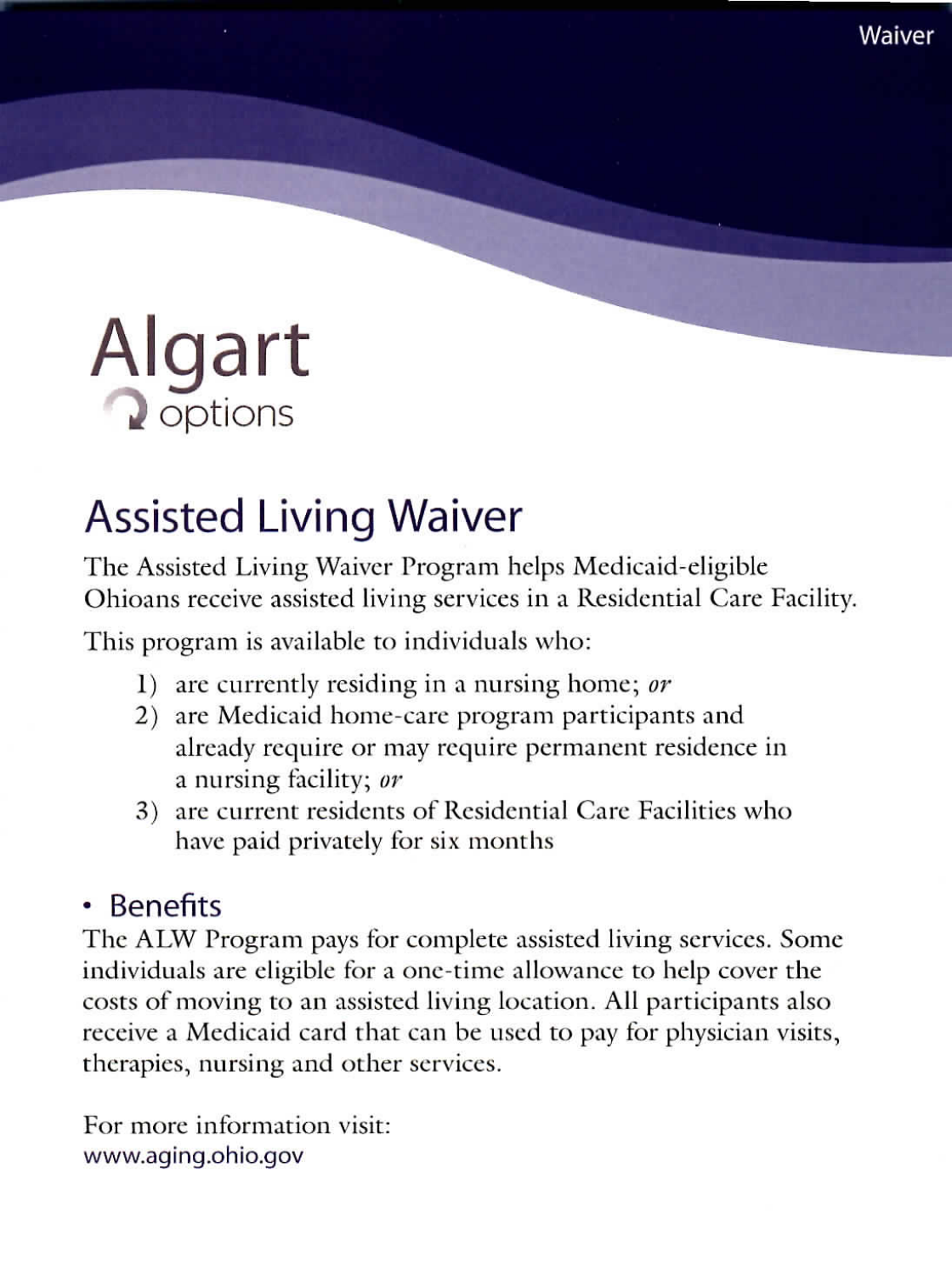

# Contact Info

Algart Health Care, Inc 8902 Detroit Ave Cleveland OH 44102

• Tel

#### (216)631-1550 x28

To speak directly with Admissions Coordinator call Mon-Fri/9-5

• Fax

#### (216)631-2343

Fax a memo requesting Coordinator to contact you at your convenience. If you need additional materials, please include complete mailing information.

#### • Email

#### admissions@algart.com

Request information via Email. Please include contact information.

### • Tours

Scheduled tours with Admissions Coordinator Mon-Fri/9-5. Walk-in tours are also welcome during this time.

Guided weekend and evening tours are available by appointment. Please contact Admissions Coordinator for scheduling.

• Web www.algart.com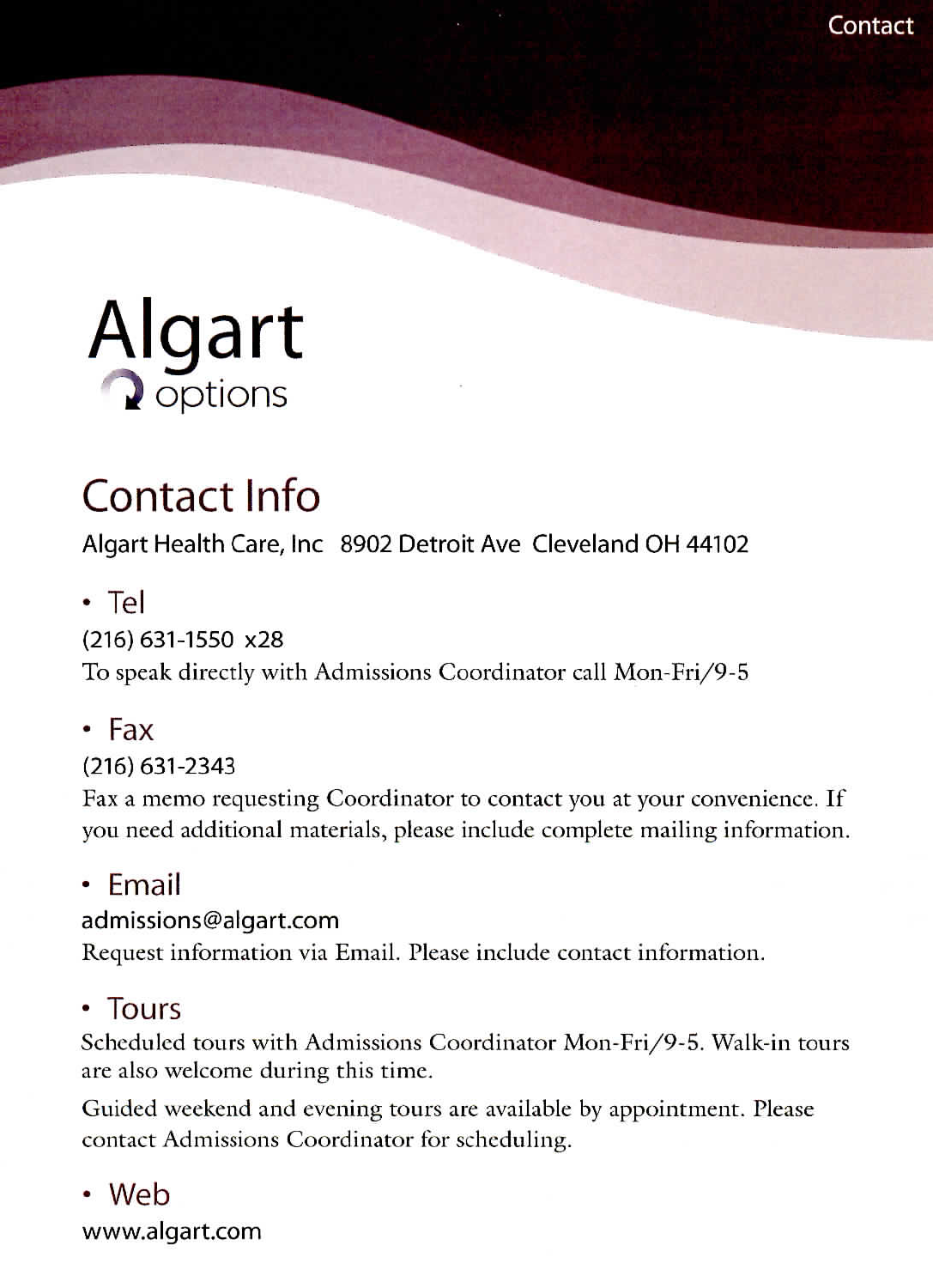

## Health Care Center

We accept residents from home, hospitals, and extended care facilities for rehabilitation or long term care, With a full range of medical, social, and personal services Algart Health Care provides an individual program tailored to the needs of your loved one. Additionally, it can serve as a gateway to Ohio's Assisted Living Waiver Program.

- Medical
	- 24-hour licensed nursing personnel
	- Certified nursing assistants
	- Staff physicians (private physicians welcome)
	- Examination and treatment facilities
	- Physical, occupational, and speech therapy
	- Laboratory, optometry, dental, and podiatry services
- Social

Our social service professionals provide support and peace of mind while working with family, institutions, and staff to maximize care potential and ensure a healthy transition.

#### • Personal

Barber, beauty, and laundry services support the level of personal care needed for dignity and peace of mind. Social and communal activities stimulate, refresh, and enhance well-being.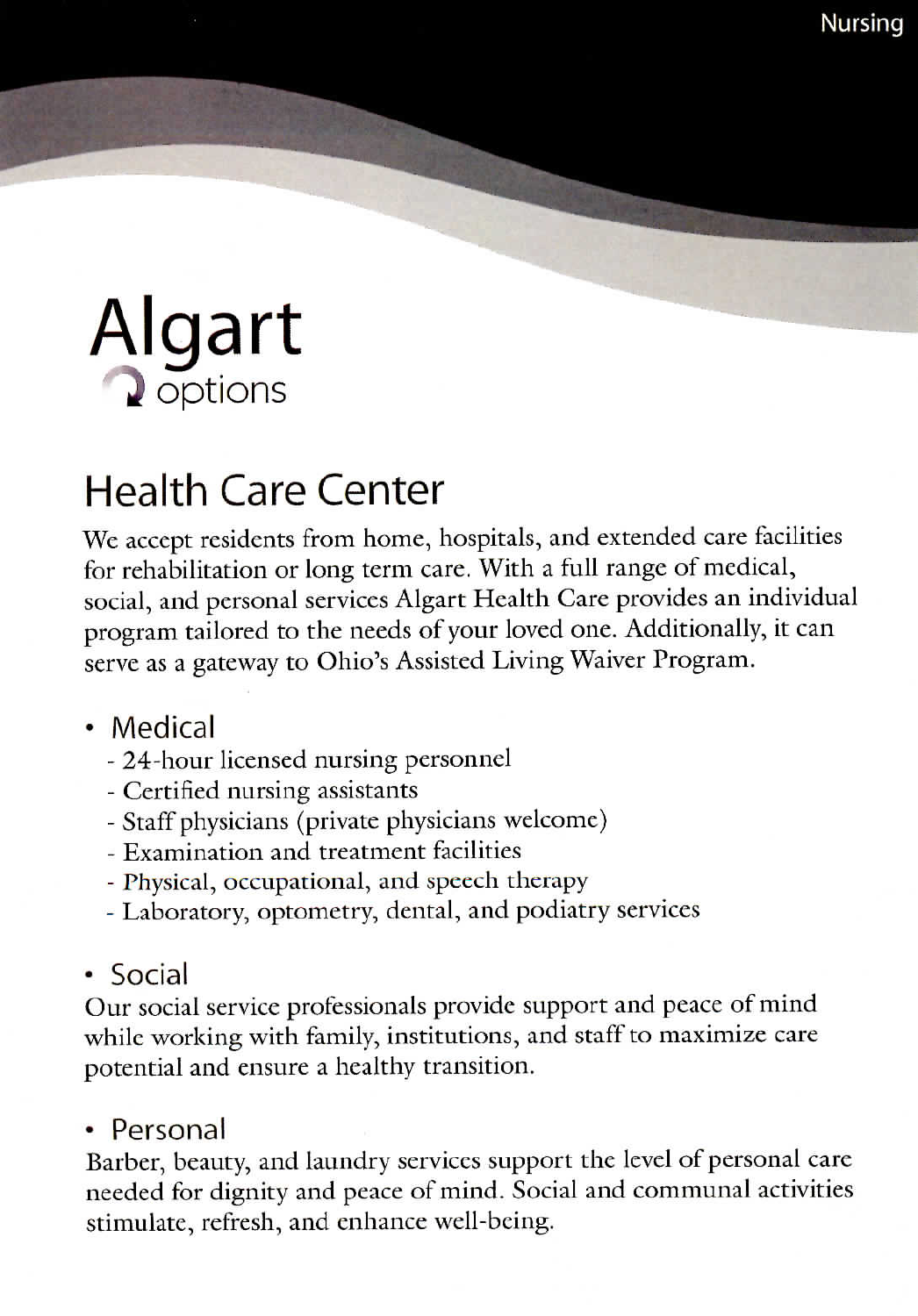

### Assisted Living

Our Residential Care Facility is an excellent option for individuals who can maintain a degree of independence while requiring some assistance. Licensed by the State of Ohio, and approved for Ohio's new Assisted Living Waiver Program, our Assisted Living campus offers comprehensive personal and health care services.

### • Services **Included in monthly charge**

- *-* Private room and bath
- Daily housekeeping
- Complete laundry service
- Medication administered by licensed nurse
- Full time activity staff
- Complete meal service supervised by registered dietitian
- Assistance provided for ALL personal needs
- Certified nursing assistants on duty 24/7
- Licensed nurse on duty 24/7
- Scheduled transportation available for medical appointments
- Priority placement into our licensed nursing facility
- Call system for each resident
- Certified for the Ohio Supplementary Income Program
- Fully furnished rooms
- Social service, Medicaid planning available
- Complete rehabilitative services available
- Medications ordered and delivered
- Available on site: dental, podiatry, vision care, hearing test